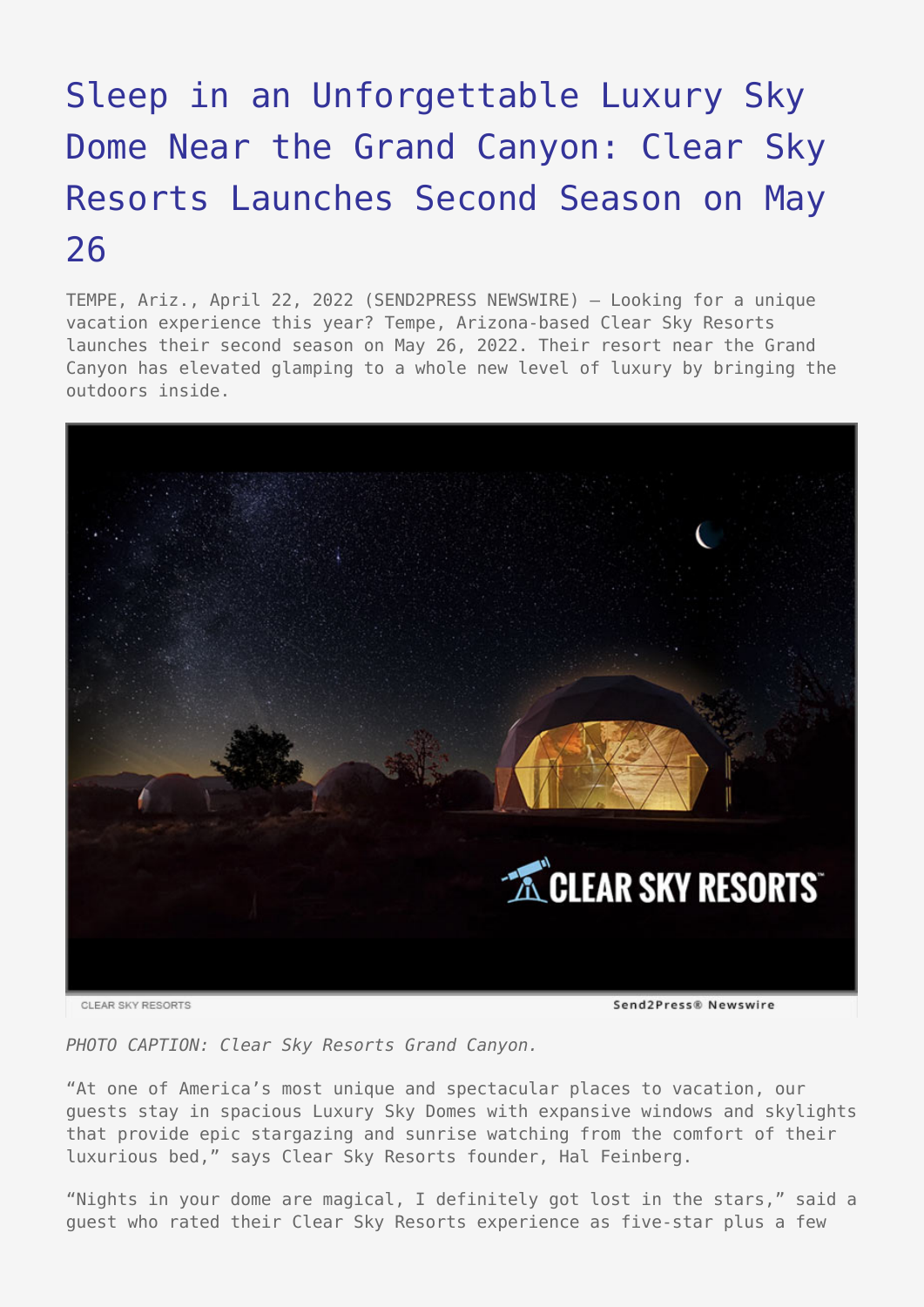thousand. After falling asleep under a sky full of stars, you wake up to a magnificent Arizona sunrise over an other-worldly high desert landscape. "I loved this place! You feel as though you're on another planet," exclaimed another guest.



CLEAR SKY RESORTS

Send2Press® Newswire

One of Clear Sky Resorts' most popular 2-person Sky Dome floor plans, Stairway to the Stars, features a spiral staircase leading up to a bed suspended from the ceiling's skylight. Guests feel the essence of the Grand Canyon with wall-sized murals of canyon scenery featured in most of the domes, including the Grand Canyon XL which sleeps five. Clear Sky Resorts also offers domes that sleep up to seven in a variety of fun, uniquely styled Luxury Sky Domes, including 80's Video Game, British Secret Agent, Deep Space and Pink Kitten themes.

Beyond ordinary, Clear Sky Resorts' Luxury Sky Domes come outfitted with luxurious touches not always found at other glamping resorts. Each Luxury Sky Dome features a climate-control system to keep you cool during the warm days and warm during the cool nights. Every dome has its own private bath with a large glass-enclosed shower featuring a rain showerhead and plush towels. Cozy up at night around the artisan firepit or the chic free-standing ethanol fireplaces found in many of Clear Sky Resorts' Luxury Sky Domes.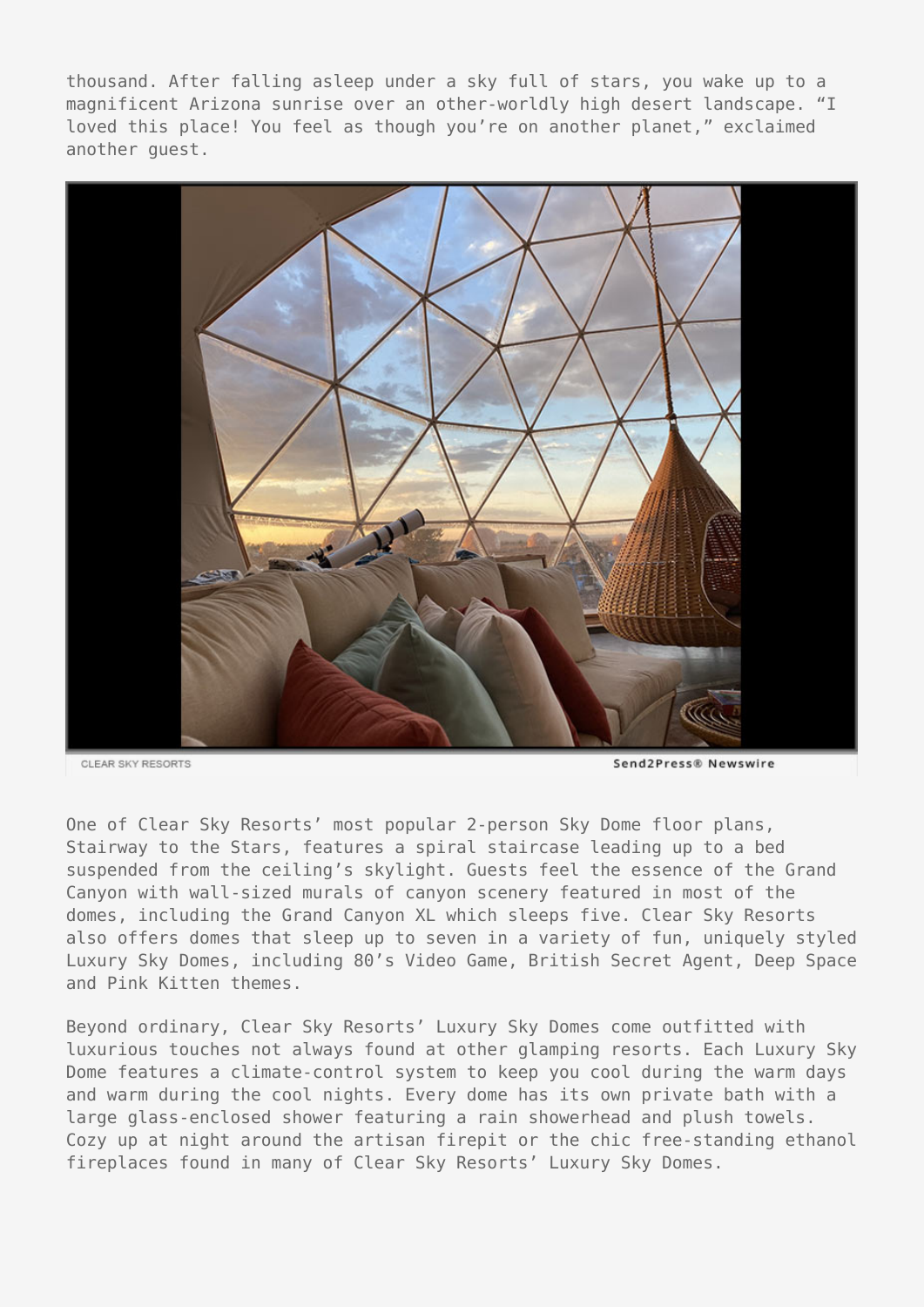

CLEAR SKY RESORTS

Send2Press® Newswire

Although each dome is placed to maximize privacy, solitude, and breathtaking high desert views, this 40-acre resort is also about fun-filled opportunities to get to know your fellow guests, your family and even yourself. Fun, family-friendly activities connect people to each other and make every Clear Sky Resorts vacation a once-in-a-lifetime adventure that you'll want to experience again and again.

- Oversized in-ground air pillow trampoline
- Glow-in-the-dark nine-hole frisbee golf course
- Sand volleyball court / swings / playground
- Lots of fun yard games
- Live music, storytelling, wildlife demos and movie nights
- Nightly s'mores around artisan firepits

Opening for the 2022 season on Memorial Day weekend, book your Clear Sky Resorts' Grand Canyon vacation by April 30, 2022, and save 15%.

For reservations and information, go to <https://grandcanyon.clearskyresorts.com/> or contact Clear Sky Resorts by phone at +1-406-219-7811 or email at information@clearskyresorts.com.